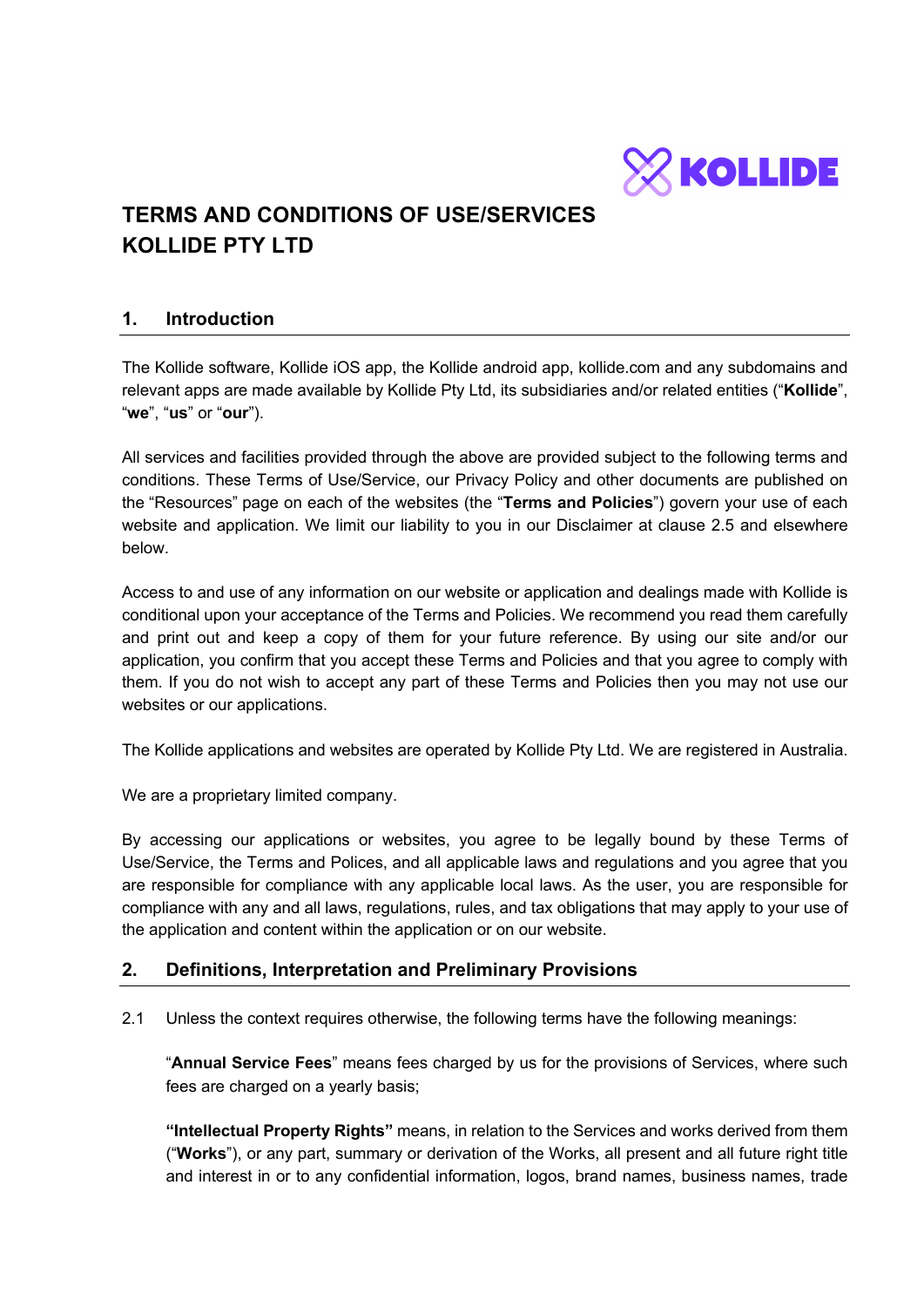names, domain names, registered trademarks, unregistered trademarks, registered designs, unregistered designs, copyrights, patents, service marks, business know-how, inventions, computer programs, business systems, website content, materials or other related information;

"**Member**" refers to an individual authorised to use the Website and/or the Service by a School, whether a member of staff of a School, a Parent, a Teacher or a Student;

"**Membership**" means an individual's licence to access our service and associated login information (such as a login email and password), as authorised;

"**Parent**" means a parent or legal guardian of a student as the case may be. "Parental" shall be interpreted accordingly;

"**Pricing Schedule**" means the pricing list for the Services provided by Kollide, detailing the costs of the Services;

"**Service**" refers to the services provided through any of our Websites;

"**School**" refers to a school, school district, club, or institution, which are primary account subscribers to the Service;

"**Student**" means a student or club member invited to use the Service by a School;

"**Websites**" means our websites, the Kollide iOS and Android apps and the Kollide applications, teaching resources and all associated materials and content;

Use of the term "**Website**" below means the one or more of our Websites, those which you are a Member, and/or use and access.

- 2.2 These Terms of Use/Service should be read as a whole with the other Terms and Policies and provide the exclusive terms of the relationship between Kollide and (1) Schools, (2) Members, (3) Students and (4) Teacher and (5) any other users of the Website. With the exception of a valid signed written agreement between a School and Kollide, nothing outside the terms published in our Terms and Policies shall constitute part of any agreement between Kollide and you relating to your use of the Service. Any previous version of these Terms and Policies is superseded by these Terms and Policies. These Terms and Policies govern any Scope of Services Agreement signed between the School and Kollide.
- 2.3 We reserve the right to update and change our Terms of Use/Service on fourteen (14) days' notice. Any new features that augment, enhance, or change the current Service, including the release of new tools and resources, shall be subject to our Terms of Use/Service. Continued use of the Service after any such changes shall constitute consent to such changes. Our current version of the Terms of Use/Service is available at the Terms and Policies page of our Websites.
- 2.4 Violation of any of these terms by you may result in the termination of (1) your account and/or denial of your ability to access the Websites without notice, and/or (2) the account of the School on fourteen (14) days' notice in writing. Kollide reserves the right to bar use of the Service by any person or entity that has violated the Terms of Use/Service at any time.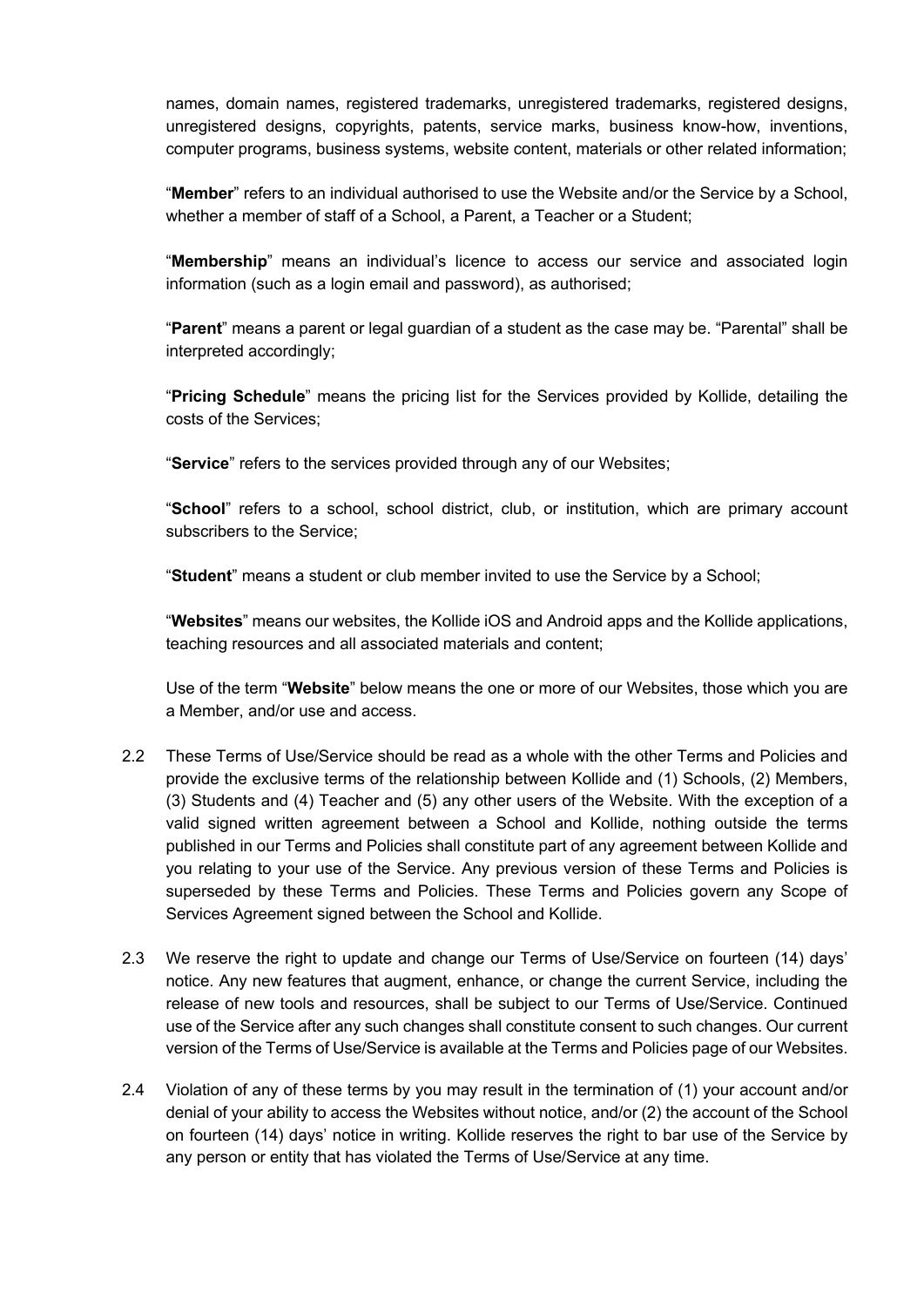- 2.5 **Disclaimers:** To the fullest extent permitted by law, you agree to use the Service on an "as is" basis and understand that Kollide is not responsible for prohibiting or regulating in any way any information or data provided or transmitted by the Website ("**Content**"), or provided or transmitted by you or any other person. You confirm and agree that Kollide shall not be liable for any direct, indirect, incidental, special, consequential, or exemplary damages, including but not limited to damages for loss of profits, goodwill, use, data or other intangible losses. This is regardless of whether Kollide has been advised of the possibility of such damages, whether or not resulting from: (i) the use or the inability to use the Service; (ii) the unauthorised access to or alteration of your transmissions or data; (iii) statements or conduct of any third party on the Service; (iv) termination of your account; and/or (v) any other matter relating to the Service.
- 2.6 Kollide does not warrant that the Service will meet your specific requirements or that the Service will be uninterrupted or error-free. We shall not be liable for and make no warranties in relation to the Website or its functionality, content or capabilities of the Website, to the fullest extent that such liabilities can be excluded by law.
- 2.7 We provide all information on our Website free of any access charge other than our charges to Schools. The information provided on our Website is provided on the basis that we accept no liability for any of the information published.
- 2.8 Schools, Teachers and Parents agree that they shall:
	- a. ensure that information contained in anything sent to Kollide is accurate and does not breach any third parties' rights including trademark, database right, copyright or other intellectual property rights nor is libellous, obscene, menacing, radicalising, threatening, bullying, offensive, abusive, fraudulent, pornographic, criminal nor infringes the rights of other people such as privacy rights or is in any way illegal or unlawful;
	- b. verify the accuracy of any information before sending it to us; and
	- c. ensure that information provided on the Website complies with all applicable laws and, by posing information, agrees to indemnify us in full on request and continue to indemnify us on request against any claim or liability arising in connection therewith.
- 2.9 Kollide reserves the right to reject any information published to the Website without notice.
- 2.10 Any views expressed in messaging facilities after you login are not those of Kollide.
- 2.11 We make no statement and provide no warranty that Content is accurate, up to date or complete and we accept no liability for any loss or damage caused by anything inaccurate or misleading which without limitation, may contain statistical data which may have inaccuracies or errors. If you find that information on the Website is not accurate, please inform your School in the first instance to have information corrected.
- 2.12 Nothing in these terms and conditions shall exclude or limit our liability for fraud, personal injury or death caused by our negligence, or for any other liability which cannot be excluded or limited under the laws of the country or under the common law. Other than the foregoing, all warranties, guarantees, or benefits implied or provided by law are excluded to the fullest extent possible and with an absolute limitation of liability capped at the value of the School's annual subscription fees.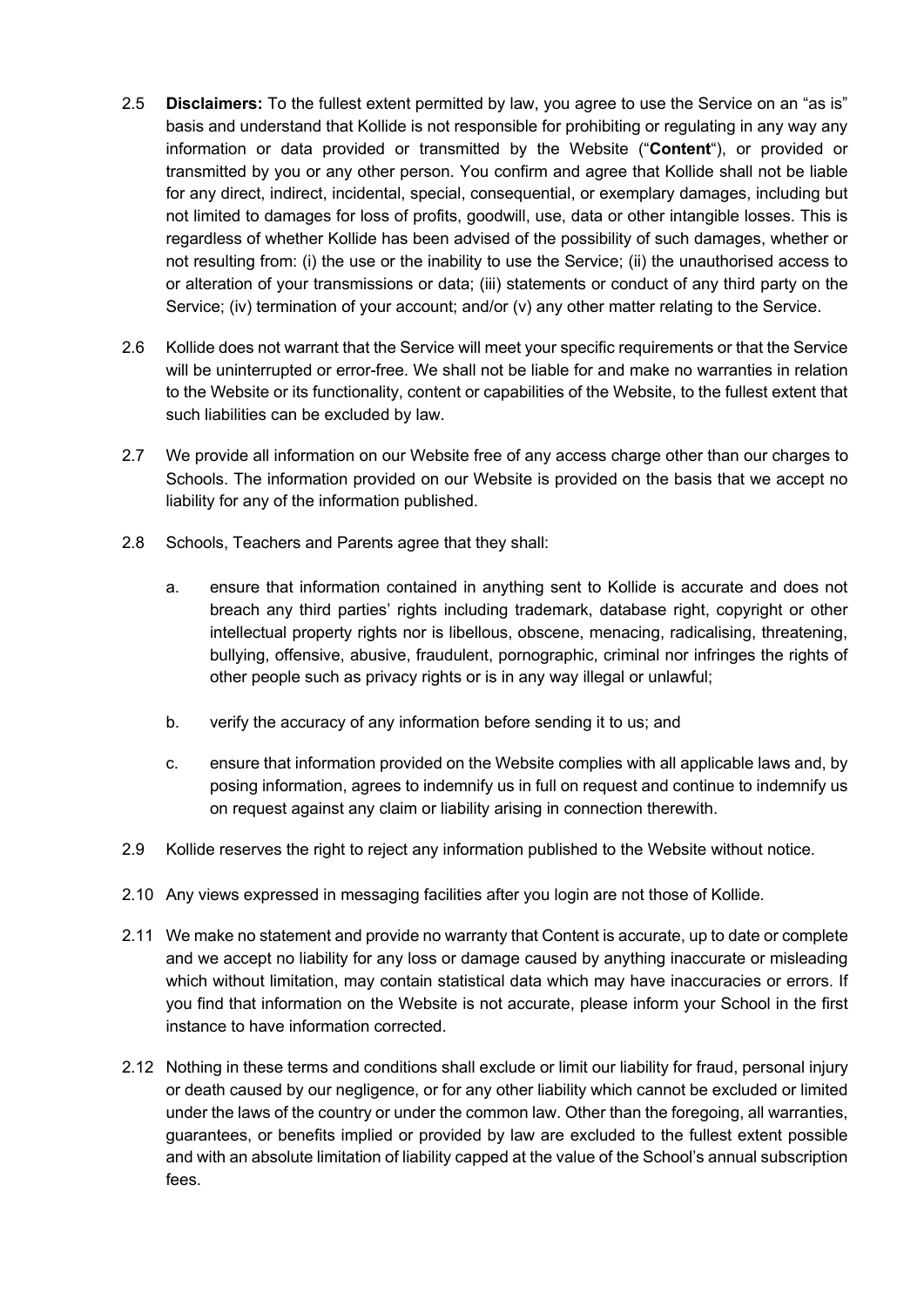- 2.13 If any agreements or arrangements are made by you with any third party as a result of your use of the Website, they are and remain entirely at your own risk.
- 2.14 **Security:** You will ensure at all times that (1) you do not share your designated password with any other person, (2) you maintain active and effective security measures to protect the integrity and security of your and our computer systems. You will be responsible for loss and damage suffered by us where any third party abuses the services using your login details and/or computing environment, including hardware and software.
- 2.15 **Privacy:** The privacy of information submitted to or transmitted through the service is governed by our Privacy Policy, which is published at each of our Websites and, for the avoidance of doubt:
	- a. The School is responsible for having and communicating a privacy policy for parents and Staff; and
	- b. Any need for parental consent is obtained by the School.
- 2.16 **Disputes:** All disputes between the parties arising out of or relating to these terms or the breach, termination or validity thereof shall be referred by either party in writing, first to each party's representative. The representatives shall meet and attempt to resolve the dispute within a period of thirty (30) business days from the date of referral of the dispute to them.

#### **3. Services**

- 3.1 Each of our Websites describes the Services which are available. For more information, please refer to the specific Website for details of the services available.
- 3.2 Generally, our Services revolve around providing Members with an extra-curricular management system available on both web and mobile for activities and lesson management, timetables, activity and event sign-ups, remediation learning programs and school notifications. Designed for schools, teachers, parents and students, Kollide also features parent/staff/student communication, online and in-classroom learning, homework, and activity management.
- 3.3 Administrators and teachers employed by Schools determine the scope and nature of the information to make available to Students and Parents. Depending upon the preferences of the School and subject to the consent of Parents, students may be encouraged to make activity information available to third parties, such as external activity providers on one or more of the Websites. Further details are available on the Websites.
- 3.4 Payments in Kollide are processed and collected by a third party (or third parties). We accept no liability on behalf of these third parties. Any payment processing errors including, but not limited to, fraudulent activity are the responsibility of the third party(ies).

## **4. Account Terms and Parental Consent**

4.1 Before a Student of 17 years of age or younger may use the Service or a School facilitates access to a Student (separately to a Parent), the Parent MUST provide a signed copy of the Form of Written Parental Consent ("**Parental Consent**") to the School.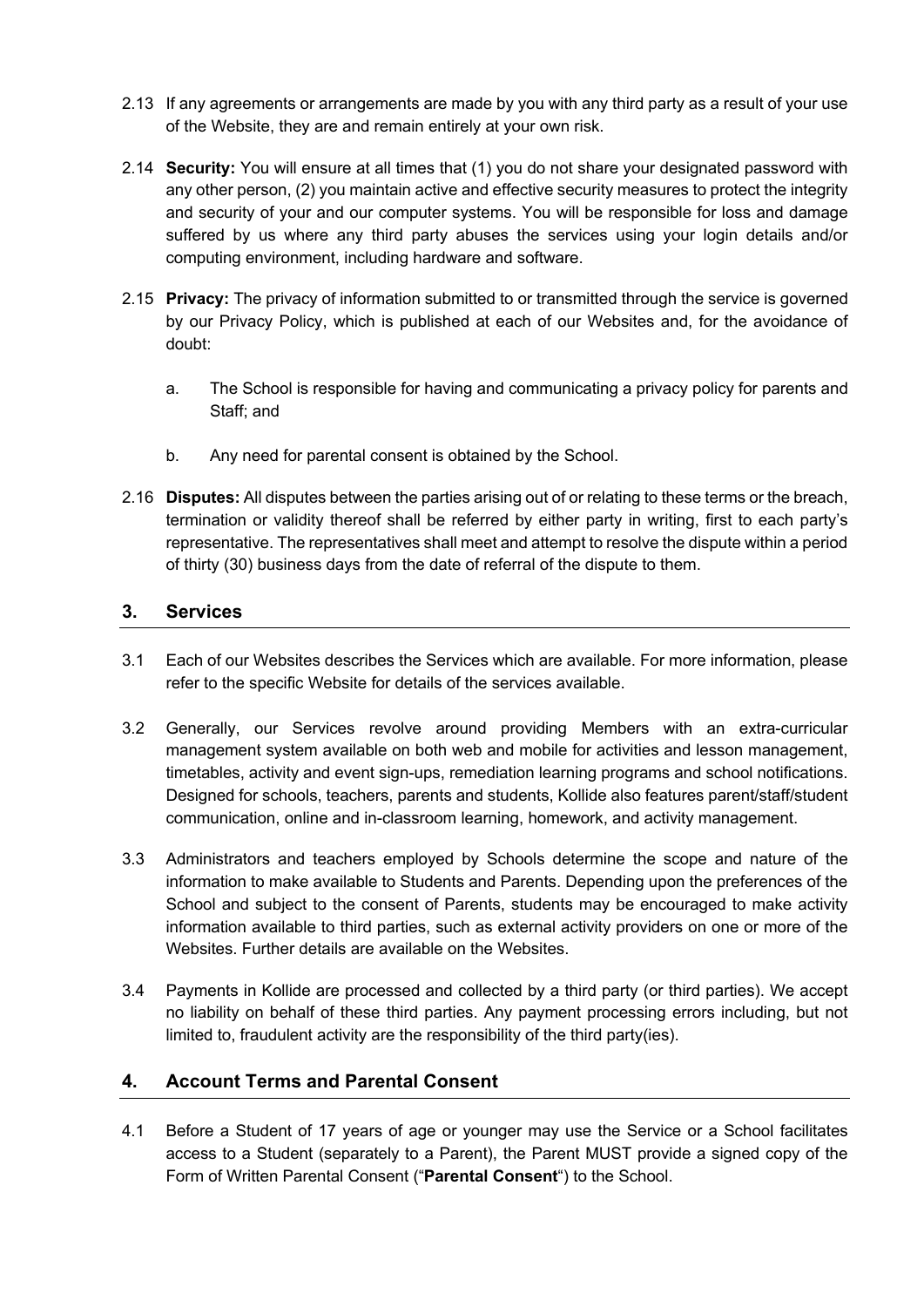- 4.2 The School is responsible at all times for obtaining Parental Consent and is wholly responsible for verifying that a parent or legal guardian is properly identified, that the Parent has properly authorised a Student's access, and has in fact signed the Parental Consent, before signing up or causing to sign up any Student for an account.
- 4.3 The School must provide a copy of the signed Parental Consent to Kollide within seven (7) days of a request made in writing.
- 4.4 To the maximum extent permitted by law, and in addition to any other indemnification mentioned in these Terms of Use/Service, the School agrees to fully indemnify Kollide on request and keep Kollide indemnified on request with regard to any claim, if the suit involves claims arising directly or indirectly from failures to comply with this paragraph. The fact that a cause other than a failure to comply with the foregoing paragraph may have contributed to the harm alleged in such suit or proceeding will not in any way diminish the scope or force of this indemnification, even if such other cause is Kollide's own failure or negligence.

#### **5. Payment**

- 5.1 The Service is provided on a periodic basis. Schools are invoiced in advance on an annual basis, for use of the. The payments are in consideration of the creation, deletion, modification and maintenance of Members, and the license to use the Service. Kollide will not pay any refund or credit if the School terminates or suspends use of the Service before the end of any prepaid period. Each payment is non-refundable.
- 5.2 Accounts are automatically renewed for successive periods (each a "**Renewal Term**") equal to the Initial Term. In the absence of a signed agreement detailing the Initial Term, accounts are automatically renewed on an annual basis on the anniversary of the services start date as detailed on our invoice. Notice of termination must be received in writing forty-five (45) days in advance of the end of the then current term in order to terminate at the end of the current term. For the avoidance of doubt, the current term is the Initial Term, or any subsequent Renewal Term which has started.
- 5.3 Schools are solely responsible for any and all duties, taxes, levies or fees (including any sales, use or withholding taxes) imposed on or in connection with payment for Services provided by Kollide.
- 5.4 Without prejudice to any other rights or remedy that it may have, if the School fails to pay Kollide on the due date for payment of any undisputed invoice, Kollide may discontinue all Services until payment has been made in full.
- 5.5 The Service will be invoiced before each year or month in which the Service will be performed.
- 5.6 Services are deemed accepted if no written feedback is provided by the main contact within four (4) weeks of completion.
- 5.7 Kollide reserves the right to increase Annual Service Fees up to five percent (5%) each year.
- 5.8 The pricing structure for Annual Service Fees for recurring Services is based on student enrolment numbers, and the fee for individual modules can increase or decrease if student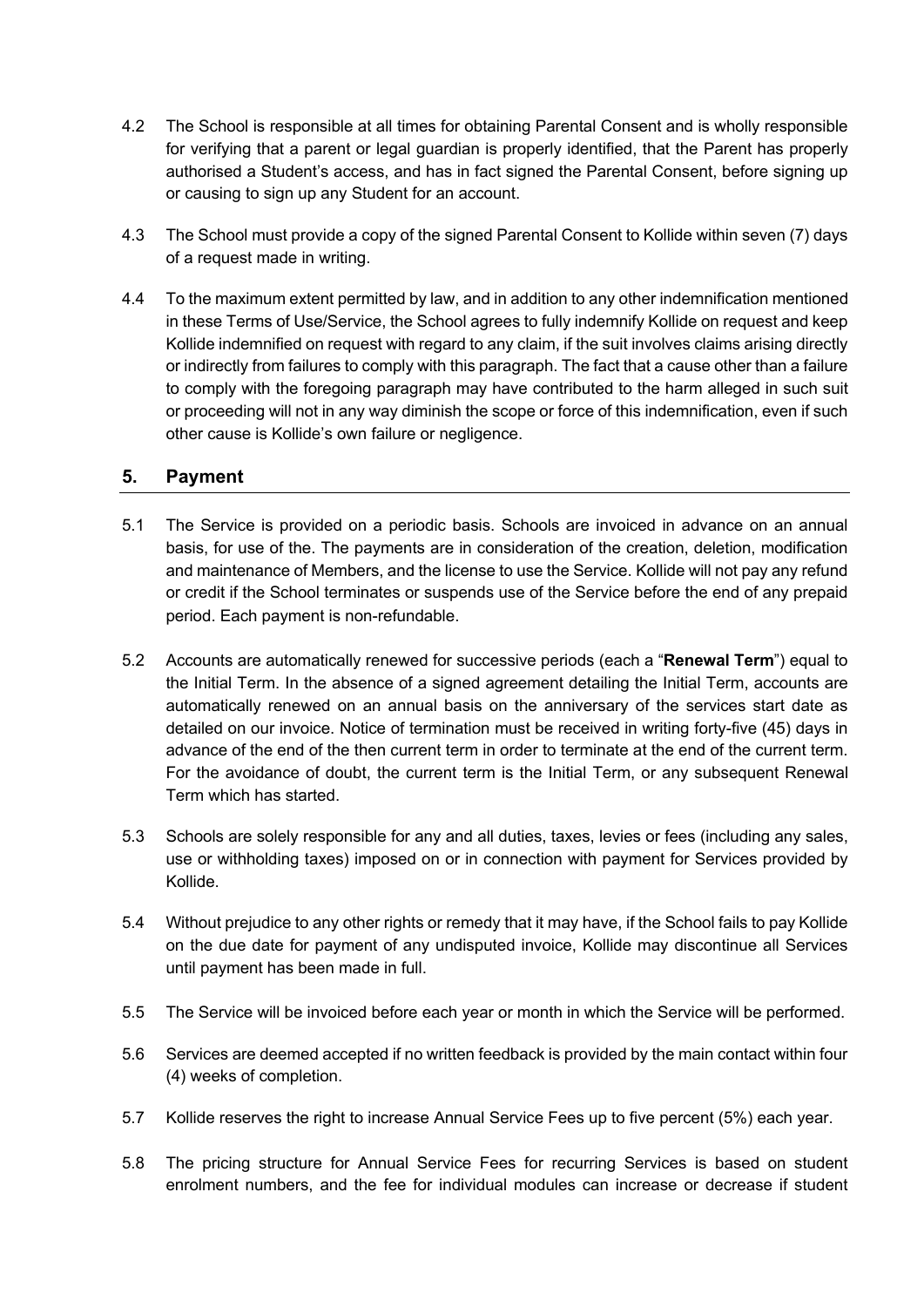enrolment numbers change. The School is requested to provide the current number of enrolled students by programme on an annual basis in order to calculate the fees for the following year. Kollide reserves the right to increase the price of Annual Service Fees each year, however any increase that is due to changes to pricing, and not related to student enrolment numbers, will be limited to five percent (5%) or less per annum.

#### **6. Cancellation & Termination**

- 6.1 It is your sole responsibility to notify us that you wish to cancel your account. This can be done by e-mailing us at cancellations@kollide.com.au with the subject line "Cancellation Request". We will require written and telephone confirmation of a cancellation request from a School as this will affect the accounts of all Members associated with a School.
- 6.2 All content associated with the School and its Students will be unavailable to Members from the time we are instructed to process the cancellation request, unless the School continues to pay for access to the databases associated with the Service.
- 6.3 We may terminate the Service to a School upon thirty (30) days' notice in writing for our own convenience.
- 6.4 Schools are responsible for the use of the Service by Teachers, Students and Parents. Misuse of the Service, by any individual, may result in permanent and/or temporary suspension or termination of the School's account (at Kollide's sole discretion) without notice if problems are not addressed to the satisfaction of Kollide, in its absolute discretion.
- 6.5 Kollide reserves the right to refuse the Service to anyone in its own unfettered discretion.

#### **7. Changes to Services and Prices**

- 7.1 Prices of all plans, including but not limited to annual subscription fees to the Services, are subject to change without notice.
- 7.2 Kollide shall not be liable to you or to any third party as a result of any modification, price change, suspension or discontinuance of the Service, or any consequence thereof whatsoever.

## **8. Copyright and Content Ownership**

- 8.1 Unless otherwise stated below, Kollide owns all Intellectual Property Rights vesting in the Website.
- 8.2 Kollide claims no intellectual property rights to Content published and/or loaded to the Service by Members or Schools. You irrevocably grant us a perpetual licence to publish Content on the Websites for the duration of our Agreement with your School.
- 8.3 Subject to the consent of the relevant School, Members may download material from the Website for their sole purpose of retaining copies for your own personal use alone, subject to rights granted by others to you. The Services are made available to Schools and Members for school administration and academic functions, not for any other purpose, and you shall not access the Service for any other purpose without the written permission of Kollide.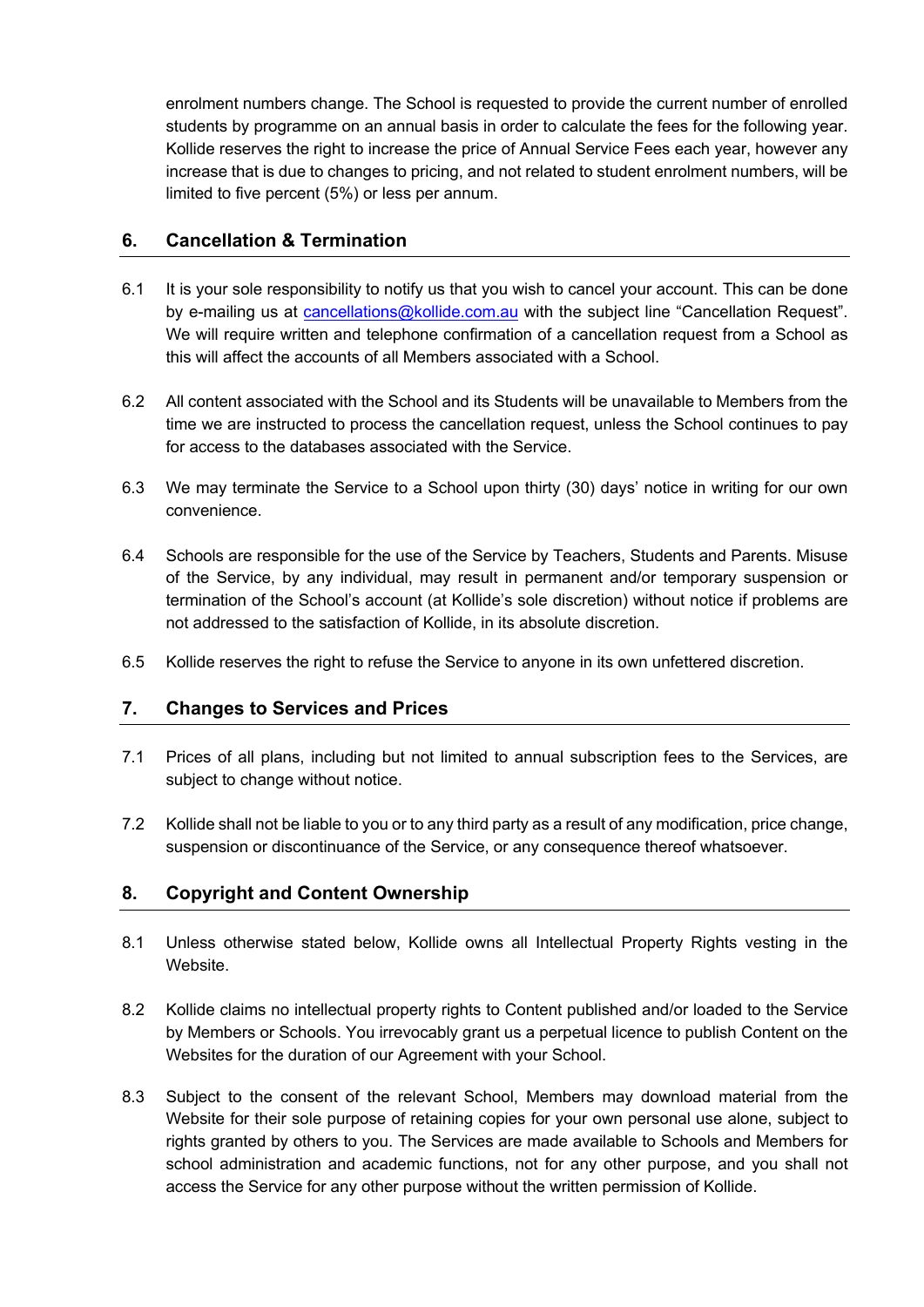- 8.4 You may not modify, adapt or hack the Services or modify the Websites so as to falsely imply that you are associated with the Service, or any other service of Kollide.
- 8.5 Any hypertext links to other sites, which appear on the Websites are operated by third parties and use of such a link means you are leaving the Website. We are not responsible for, and give no warranties, guarantees or representations in respect of linked sites or information upon them.

#### **9. Indemnification**

- 9.1 To the maximum extent permitted by law, the School and Members jointly and severally agree to hold harmless and indemnify Kollide, and its parent companies, subsidiaries, affiliates, officers, agents, and employees from and against any third party claims arising from or in any way related to use of the Services or Website, including any liability or expense arising from all claims, losses, damages (actual and consequential), suits, judgments, litigation costs and legal fees, of every kind and nature.
- 9.2 Additionally, and to the maximum extent permitted by law, the School agrees to fully indemnify Kollide with regard to any suit or proceeding for damages, if the suit involves claims arising directly or indirectly from your failure to comply with its obligations under these Terms of Use/Service. The fact that a cause other than your failure to comply with such obligations may have contributed to the harm alleged in such suit or proceeding will not in any way diminish the scope or force of this indemnification, even if such other cause is Kollide's own failure or negligence.

#### **10. General Conditions**

- 10.1 You may not assign or transfer your rights or licences granted under this Agreement. Kollide may assign, sub-contract or sub-let this Agreement or any part thereof.
- 10.2 In the event that any (or any part) of these terms, conditions or provisions shall be declared invalid, unlawful or unenforceable such terms (or parts), conditions or provisions shall be severed. The remaining terms (or parts), conditions or provisions shall continue to be valid and enforceable to the fullest extent permitted by law.
- 10.3 Whilst Kollide takes every precaution to ensure the School's data is backed up, and there are no system outages or security breaches, Kollide is not liable for any loss of data, system outage or security breaches, or any consequence thereof whatsoever.
- 10.4 You understand that the technical processing and transmission of the Services, including Content, may occur in an unencrypted form if SSL is not enabled on your computer, and result in transmissions over the Internet, which may be intercepted by others. Loss of SSL may also result from changes in transmissions between networks to conform and adapt to technical requirements of connecting networks or devices. Please look for the SSL notification in the address bar of your browser to ensure that SSL is active during your session.
- 10.5 If the bandwidth associated with a School exceeds the allotted amount in a single month, or significantly exceeds the expected bandwidth allocation for the number of Members associated with the School (as notified by Kollide from time to time), we reserve the right to (1) cap file or